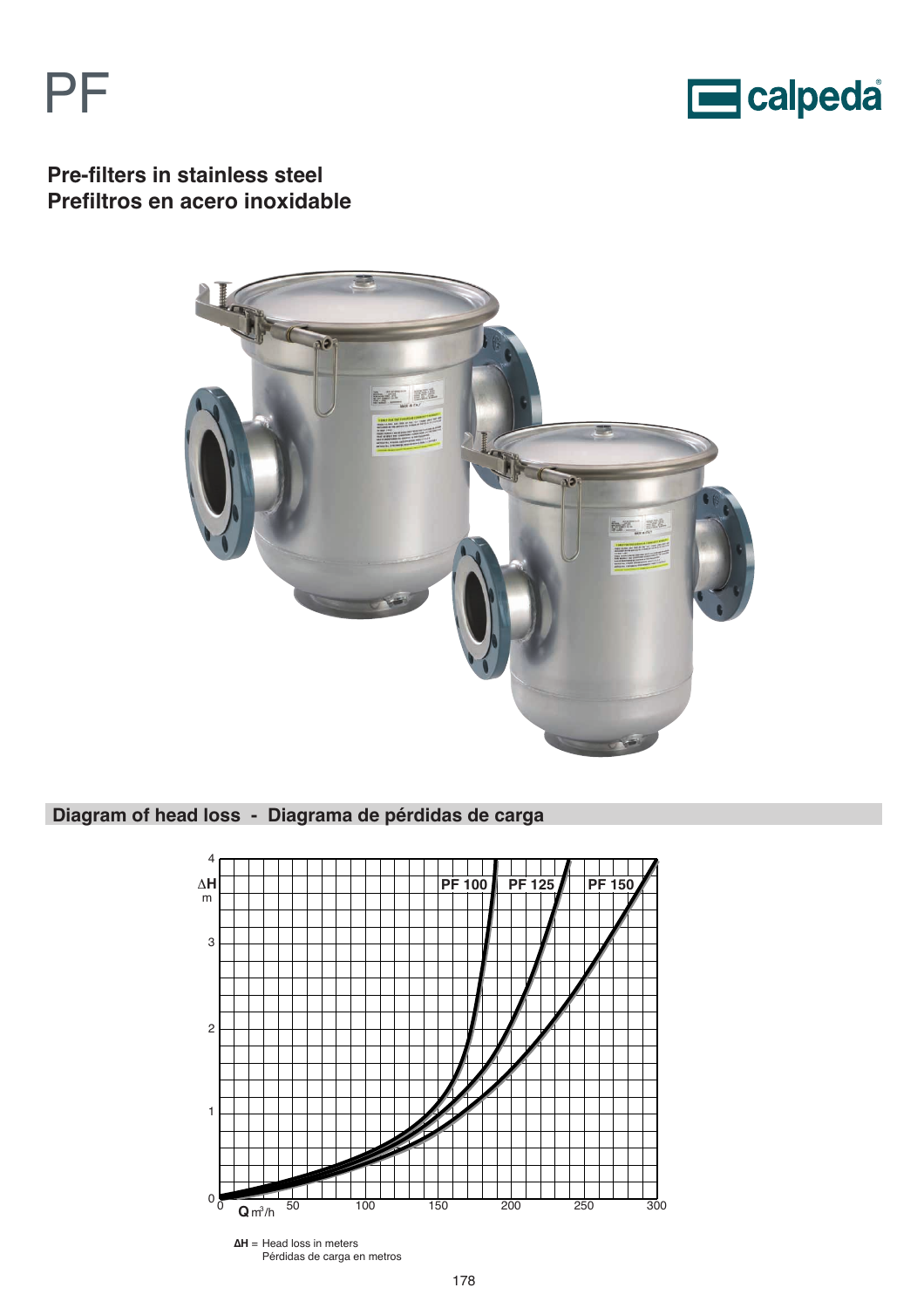# PF



#### **Construction**

Pre-filters with removable basket, constructed in stainless steel. Loose ring flange connections.

Clamp type closing with lever and double adjustment clamp. Inner basket with  $\overline{\varnothing}$  6 mm holes.

## **Applications**

For water circulation pump in filtration plants in swimming pools. To prevent foreign bodies from entering the pump and the plant.

## **Operating conditions**

Max working pressure: 3 bar. Max flow:  $180$  m<sup>3</sup>/h for PF 100. 240 m3 /h for PF 125. 300 m3 /h for PF 150.

## **Materials**

| Components      |                                        | Materials                |
|-----------------|----------------------------------------|--------------------------|
| Pre-filter body | PF 100-304<br>PF 125-304<br>PF 150-304 | Stainless steel AISI 304 |
| Pre-filter body | PF 100-316<br>PF 125-316<br>PF 150-316 | Stainless steel AISI 316 |
| Strainer basket |                                        | Stainless steel AISI 316 |

#### **Ejecución**

Prefiltros con cesta extraible, construidos en acero inoxidable. Bocas con bridas locas (libres). Cierre del tipo CLAMP con leva de doble husillo de regulación. Cesta interna con agujeros de Ø 6 mm.

#### **Aplicaciones**

Para bombas de circulación del agua en instalaciones de filtración de piscinas. Para impedir la entrada de cuerpos extraños en la bomba y en la instalación.

#### **Limites de empleo**

Presión de funcionamiento máx 3 bar. Caudal máx: 180 m<sup>3</sup>/h para PF 100. 240 m3 /h para PF 125. 300 m3 /h para PF 150.

#### **Materiales**

| Componentes   |                                        | <b>Materiales</b>         |  |  |
|---------------|----------------------------------------|---------------------------|--|--|
| Cuerpo filtro | PF 100-304<br>PF 125-304<br>PF 150-304 | Acero inoxidable AISI 304 |  |  |
| Cuerpo filtro | PF 100-316<br>PF 125-316<br>PF 150-316 | Acero inoxidable AISI 316 |  |  |
| Cesta filtro  |                                        | Acero inoxidable AISI 316 |  |  |

## **Dimensions and weights - Dimensiones y pesos**



Flanges

Bridas UNI 6089 PN 10

| <b>Type</b>   | mm  |     |     |                |     |     |     |      |
|---------------|-----|-----|-----|----------------|-----|-----|-----|------|
| Tipo          | DN  | н   | h1  | h <sub>2</sub> |     | D   | В   | kg   |
| <b>PF 100</b> | 100 | 530 | 247 | 287            | 440 | 292 | 185 | 17,5 |
| <b>PF 125</b> | 125 |     |     |                | 440 | 292 | 185 | 17.7 |
| <b>PF 150</b> | 150 | 550 | 260 | 300            | 500 | 350 | 210 | 23,3 |

(1) Relief valve

Válvula purga aire

(2) Draining plug Vaciado